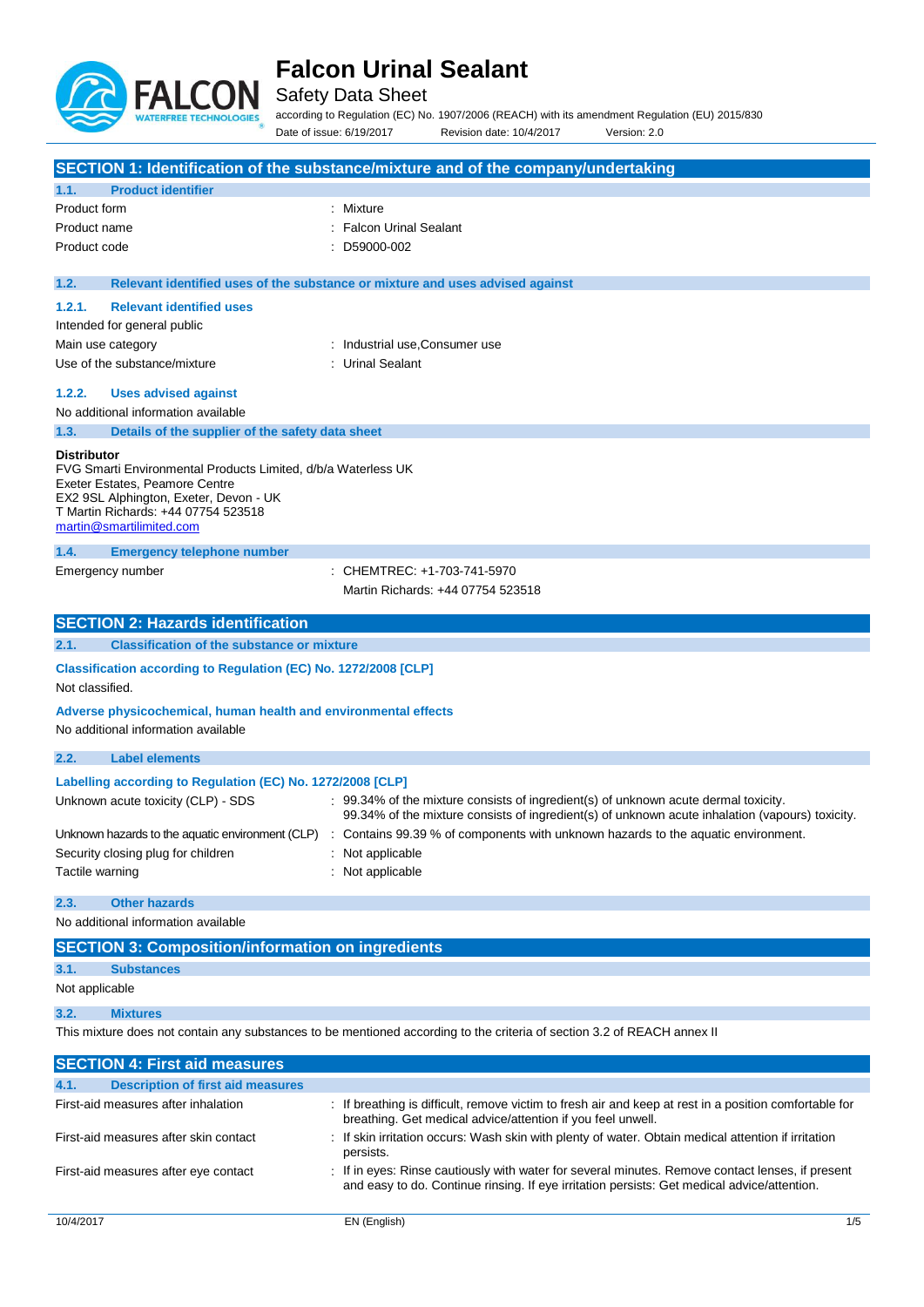## Safety Data Sheet

according to Regulation (EC) No. 1907/2006 (REACH) with its amendment Regulation (EU) 2015/830

|      | First-aid measures after ingestion                                         | : Do not induce vomiting without medical advice. Never give anything by mouth to an<br>unconscious person. Get medical advice/attention if you feel unwell. |
|------|----------------------------------------------------------------------------|-------------------------------------------------------------------------------------------------------------------------------------------------------------|
| 4.2. | Most important symptoms and effects, both acute and delayed                |                                                                                                                                                             |
|      | Symptoms/effects after inhalation                                          | : May cause irritation to the respiratory tract.                                                                                                            |
|      | Symptoms/effects after skin contact                                        | : May cause skin irritation. Symptoms may include redness, drying, defatting and cracking of the<br>skin.                                                   |
|      | Symptoms/effects after eye contact                                         | May cause eye irritation. Symptoms may include discomfort or pain, excess blinking and tear<br>production, with possible redness and swelling.              |
|      | Symptoms/effects after ingestion                                           | : May be harmful if swallowed. May cause gastrointestinal irritation, nausea, vomiting and<br>diarrhea.                                                     |
| 4.3. | Indication of any immediate medical attention and special treatment needed |                                                                                                                                                             |
|      |                                                                            | Symptoms may be delayed. In case of accident or if you feel unwell, seek medical advice immediately (show the label where possible).                        |
|      | <b>SECTION 5: Firefighting measures</b>                                    |                                                                                                                                                             |
| 54   | <b>Extinguiching modia</b>                                                 |                                                                                                                                                             |

| 5.1.        | <b>Extinguishing media</b>                                     |                                                                                                                       |
|-------------|----------------------------------------------------------------|-----------------------------------------------------------------------------------------------------------------------|
|             | Suitable extinguishing media<br>Unsuitable extinguishing media | : Water fog. Foam. Dry chemical. Carbon dioxide. Water jet.<br>: None known.                                          |
| 5.2.        | Special hazards arising from the substance or mixture          |                                                                                                                       |
| Fire hazard |                                                                | : Products of combustion may include, and are not limited to: oxides of carbon. irritating vapours.                   |
| 5.3.        | <b>Advice for firefighters</b>                                 |                                                                                                                       |
|             | Protection during firefighting                                 | : Keep upwind of fire. Wear full fire fighting turn-out gear (full Bunker gear) and respiratory<br>protection (SCBA). |

|                                     | <b>SECTION 6: Accidental release measures</b>                       |                                                                                                                                                                                                                                               |
|-------------------------------------|---------------------------------------------------------------------|-----------------------------------------------------------------------------------------------------------------------------------------------------------------------------------------------------------------------------------------------|
| 6.1.                                | Personal precautions, protective equipment and emergency procedures |                                                                                                                                                                                                                                               |
|                                     | General measures                                                    | : Use personal protection recommended in Section 8. Isolate the hazard area and deny entry to<br>unnecessary and unprotected personnel.                                                                                                       |
| 6.1.1.                              | For non-emergency personnel                                         |                                                                                                                                                                                                                                               |
| No additional information available |                                                                     |                                                                                                                                                                                                                                               |
| 6.1.2.                              | For emergency responders                                            |                                                                                                                                                                                                                                               |
|                                     | No additional information available                                 |                                                                                                                                                                                                                                               |
| 6.2.                                | <b>Environmental precautions</b>                                    |                                                                                                                                                                                                                                               |
|                                     | No additional information available                                 |                                                                                                                                                                                                                                               |
| 6.3.                                | Methods and material for containment and cleaning up                |                                                                                                                                                                                                                                               |
| For containment                     |                                                                     | : Absorb and/or contain spill with inert material (sand, vermiculite or other appropriate material),<br>then place in suitable container. Do not flush into surface water or sewer system. Wear<br>recommended personal protective equipment. |
|                                     | Methods for cleaning up                                             | Sweep or shovel spills into appropriate container for disposal.                                                                                                                                                                               |
| 6.4.                                | <b>Reference to other sections</b>                                  |                                                                                                                                                                                                                                               |
|                                     |                                                                     | See section 8 for further information on protective clothing and equipment and section 13 for advice on waste disposal.                                                                                                                       |
|                                     | <b>SECTION 7: Handling and storage</b>                              |                                                                                                                                                                                                                                               |
| 7.1.                                | <b>Precautions for safe handling</b>                                |                                                                                                                                                                                                                                               |
|                                     | Precautions for safe handling                                       | : Avoid contact with skin and eyes. Avoid breathing dust/fume/gas/mist/vapours/spray. Do not<br>swallow. Handle and open container with care. When using do not eat, drink or smoke.                                                          |
|                                     | Hygiene measures                                                    | Wash contaminated clothing before reuse. Always wash hands after handling the product.                                                                                                                                                        |
| 7.2.                                | Conditions for safe storage, including any incompatibilities        |                                                                                                                                                                                                                                               |
|                                     | Storage conditions                                                  | Keep out of the reach of children. Keep container tightly closed. Store in a dry, cool area. Keep<br>out of direct sunlight.                                                                                                                  |

## **7.3. Specific end use(s)**

Not available.

| <b>SECTION 8: Exposure controls/personal protection</b> |  |
|---------------------------------------------------------|--|
|                                                         |  |

**8.1. Control parameters**

No additional information available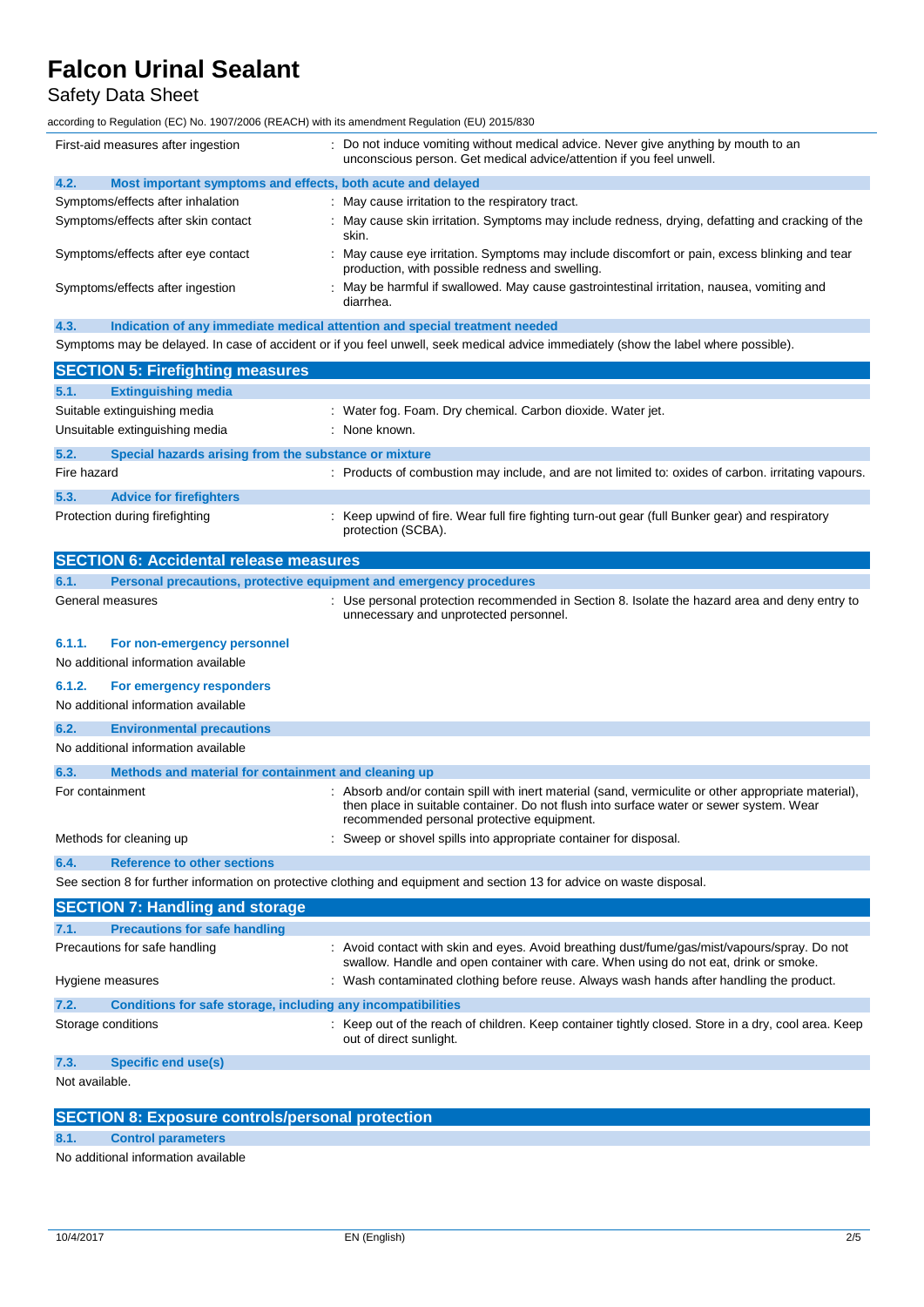### Safety Data Sheet

according to Regulation (EC) No. 1907/2006 (REACH) with its amendment Regulation (EU) 2015/830

#### **8.2. Exposure controls**

#### **Appropriate engineering controls:**

Ensure good ventilation of the work station.

#### **Hand protection:**

Wear suitable gloves

#### **Eye protection:**

Safety glasses or goggles are recommended when using product.

#### **Skin and body protection:**

Wear suitable protective clothing

#### **Respiratory protection:**

In case of insufficient ventilation, wear suitable respiratory equipment. Respirator selection must be based on known or anticipated exposure levels, the hazards of the product and the safe working limits of the selected respirator.

#### **Environmental exposure controls:**

Maintain levels below Community environmental protection thresholds.

#### **Other information:**

Handle in accordance with good industrial hygiene and safety procedures. Do not eat, drink or smoke when using this product.

| <b>SECTION 9: Physical and chemical properties</b>            |                                    |
|---------------------------------------------------------------|------------------------------------|
| Information on basic physical and chemical properties<br>9.1. |                                    |
| Physical state                                                | : Liquid                           |
| Appearance                                                    | Oily                               |
| Colour                                                        | Dark blue                          |
| Odour                                                         | Citronella / Lemon.                |
| Odour threshold                                               | No data available                  |
| рH                                                            | No data available                  |
| Relative evaporation rate (butylacetate=1)                    | No data available                  |
| Melting point                                                 | No data available                  |
| Freezing point                                                | No data available                  |
| Boiling point                                                 | No data available                  |
| Flash point                                                   | No data available                  |
| Auto-ignition temperature                                     | No data available                  |
| Decomposition temperature                                     | No data available                  |
| Flammability (solid, gas)                                     | Not flammable                      |
| Vapour pressure                                               | No data available                  |
| Relative vapour density at 20 °C                              | No data available                  |
| Relative density                                              | 0.836 (68 °F / 20 °C)              |
| Solubility                                                    | Water: Insoluble                   |
| Partition coefficient n-octanol/water                         | No data available                  |
| Viscosity, kinematic                                          | No data available                  |
| Viscosity, dynamic                                            | 60 mPa.s ASTM D445 (68 °F / 20 °C) |
| <b>Explosive properties</b>                                   | No data available                  |
| Oxidising properties                                          | No data available                  |
| <b>Explosive limits</b>                                       | No data available                  |
| 9.2.<br><b>Other information</b>                              |                                    |

No additional information available

|       | <b>SECTION 10: Stability and reactivity</b>                  |
|-------|--------------------------------------------------------------|
| 10.1. | <b>Reactivity</b>                                            |
|       | No dangerous reactions known under normal conditions of use. |
|       | 10.2. Chemical stability                                     |
|       | Stable under normal conditions.                              |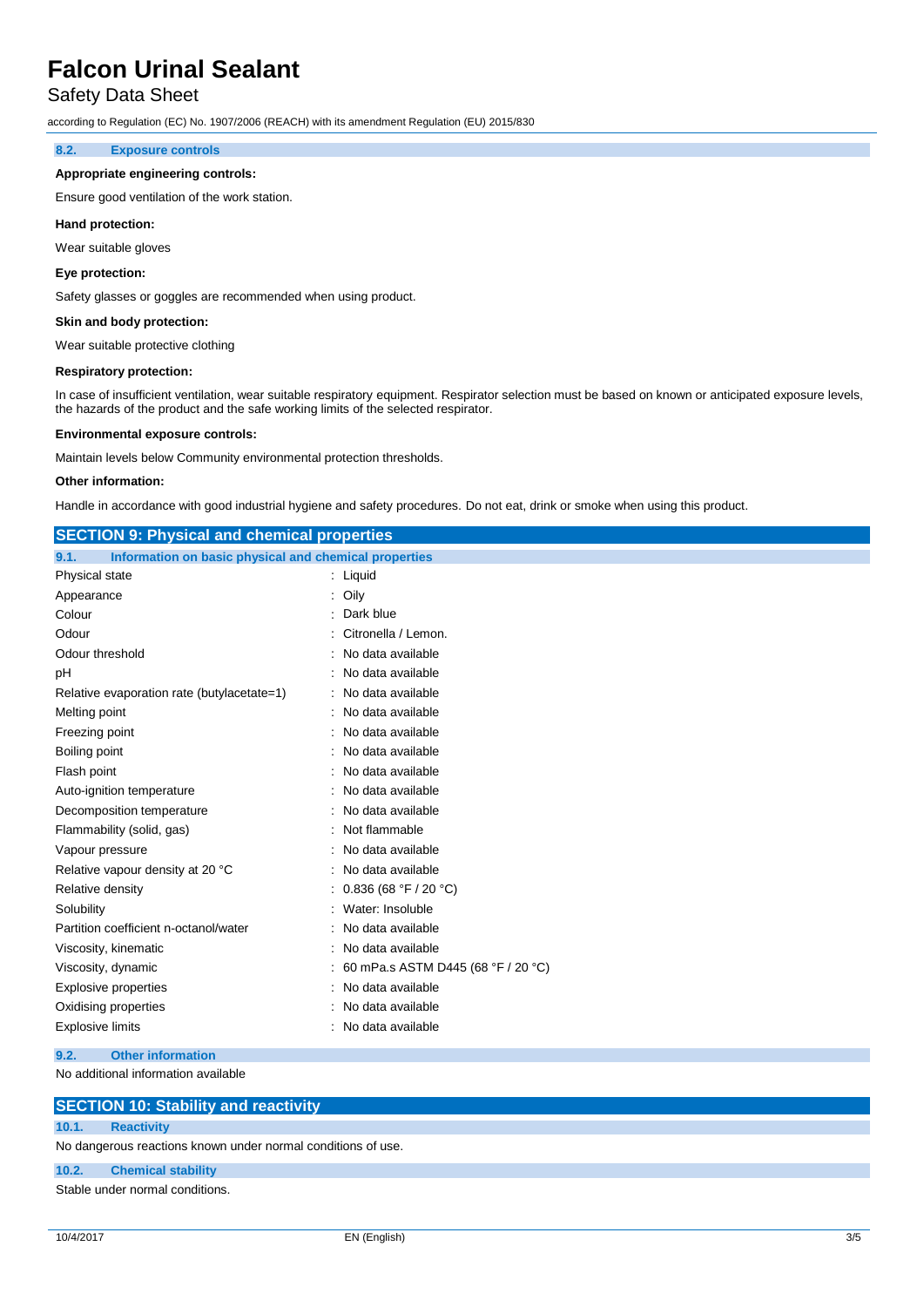## Safety Data Sheet

| according to Regulation (EC) No. 1907/2006 (REACH) with its amendment Regulation (EU) 2015/830                                                                                       |  |  |
|--------------------------------------------------------------------------------------------------------------------------------------------------------------------------------------|--|--|
| 10.3.<br><b>Possibility of hazardous reactions</b>                                                                                                                                   |  |  |
| No dangerous reactions known under normal conditions of use.                                                                                                                         |  |  |
|                                                                                                                                                                                      |  |  |
|                                                                                                                                                                                      |  |  |
|                                                                                                                                                                                      |  |  |
|                                                                                                                                                                                      |  |  |
|                                                                                                                                                                                      |  |  |
| May include, and are not limited to: oxides of carbon. irritating vapours.                                                                                                           |  |  |
| <b>SECTION 11: Toxicological information</b>                                                                                                                                         |  |  |
|                                                                                                                                                                                      |  |  |
| : Not classified.                                                                                                                                                                    |  |  |
| Not classified.                                                                                                                                                                      |  |  |
| Not classified.                                                                                                                                                                      |  |  |
| : 99.34% of the mixture consists of ingredient(s) of unknown acute dermal toxicity<br>99.34% of the mixture consists of ingredient(s) of unknown acute inhalation (vapours) toxicity |  |  |
| Not classified.                                                                                                                                                                      |  |  |
| Not classified.                                                                                                                                                                      |  |  |
| Not classified.                                                                                                                                                                      |  |  |
| Not classified.                                                                                                                                                                      |  |  |
| Not classified.                                                                                                                                                                      |  |  |
| : Not classified.                                                                                                                                                                    |  |  |
| Not classified.                                                                                                                                                                      |  |  |
| Not classified.                                                                                                                                                                      |  |  |
| : Not classified.                                                                                                                                                                    |  |  |
| <b>SECTION 12: Ecological information</b>                                                                                                                                            |  |  |
|                                                                                                                                                                                      |  |  |
| : May cause long lasting harmful effects to aquatic life                                                                                                                             |  |  |
| Contains 99.39 % of components with unknown hazards to the aquatic environment                                                                                                       |  |  |
| Not classified.                                                                                                                                                                      |  |  |
| Chronic aquatic toxicity<br>: Not classified.                                                                                                                                        |  |  |
| <b>Persistence and degradability</b><br>12.2.                                                                                                                                        |  |  |
|                                                                                                                                                                                      |  |  |
|                                                                                                                                                                                      |  |  |

|       | Persistence and degradability                                                                                                                                                                                                     | Not established. |  |
|-------|-----------------------------------------------------------------------------------------------------------------------------------------------------------------------------------------------------------------------------------|------------------|--|
| 12.3. | <b>Bioaccumulative potential</b>                                                                                                                                                                                                  |                  |  |
|       | <b>Falcon Urinal Sealant</b>                                                                                                                                                                                                      |                  |  |
|       | Bioaccumulative potential                                                                                                                                                                                                         | Not established. |  |
| 12.4. | <b>Mobility in soil</b>                                                                                                                                                                                                           |                  |  |
|       | No additional information available                                                                                                                                                                                               |                  |  |
| 12.5. | <b>Results of PBT and vPvB assessment</b>                                                                                                                                                                                         |                  |  |
|       | No additional information available                                                                                                                                                                                               |                  |  |
| 12.6. | <b>Other adverse effects</b>                                                                                                                                                                                                      |                  |  |
|       | No additional information available                                                                                                                                                                                               |                  |  |
|       | <b>SECTION 13: Disposal considerations</b>                                                                                                                                                                                        |                  |  |
| 13.1. | <b>Waste treatment methods</b>                                                                                                                                                                                                    |                  |  |
|       | Empty containers or liners may retain some product residues. Do not cut, weld or grind used<br>Product/Packaging disposal recommendations<br>containers unless they have been cleaned thoroughly internally. Avoid release to the |                  |  |

|                                          | generation of waste should be avoided or minimized wherever possible. |
|------------------------------------------|-----------------------------------------------------------------------|
| <b>SECTION 14: Transport information</b> |                                                                       |
| In accordance with ADR                   |                                                                       |

environment. Dispose in a safe manner in accordance with local/national regulations. The